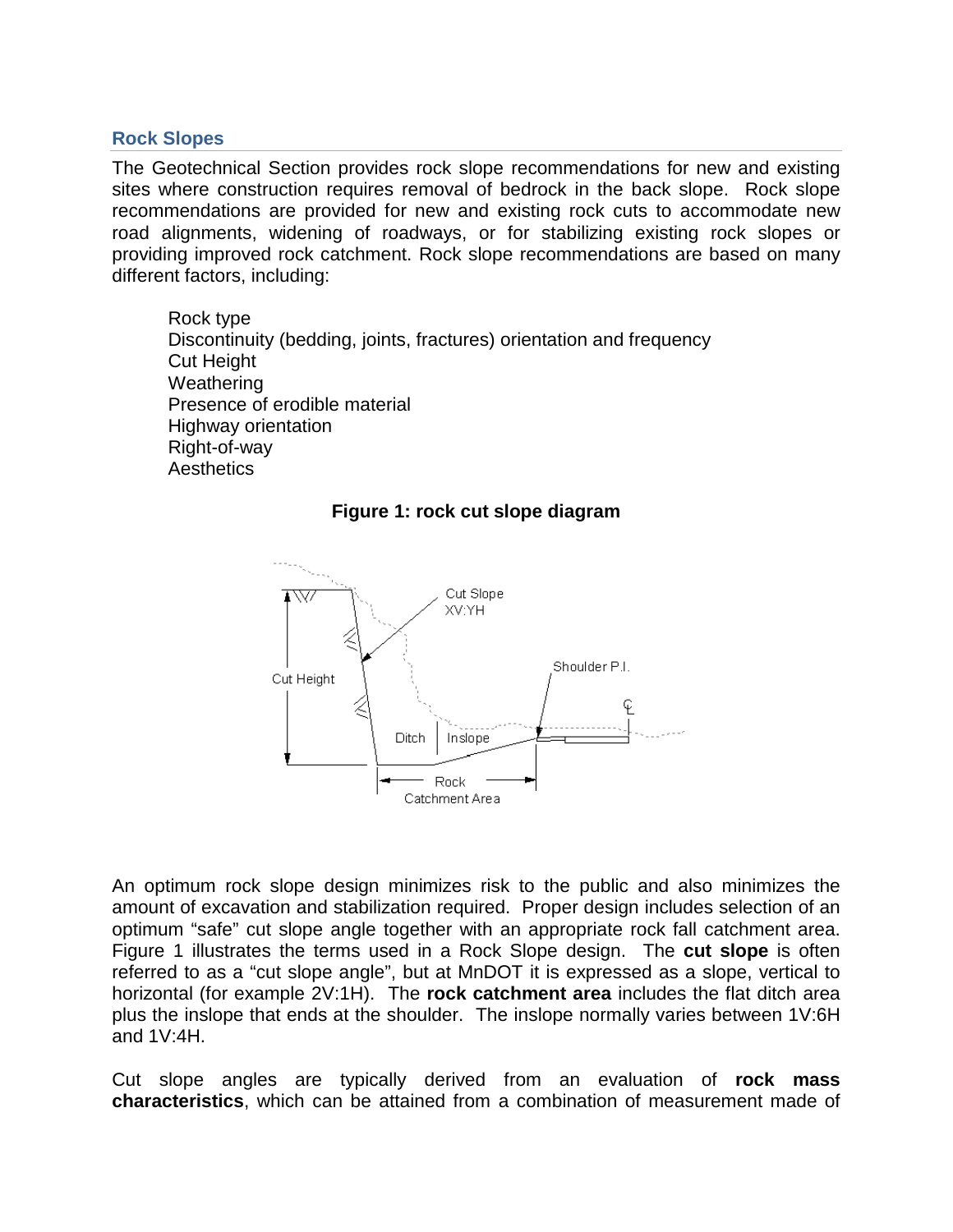exposed bedrock faces and an assessment of rock cores taken by the Foundations Unit. Additional factors that may bear on cut slope selection include site conditions (groundwater, roadway orientation, and others) and experience.

In reality the design process is a tradeoff between stability and economics. Steep slopes and narrow ditches are usually less expensive to construct than the safer and more stable flatter slopes and wider ditches. To a lesser extent, aesthetics may play a role in rock cut designs and can enhance engineering designs. They should not, however, be allowed to dictate the design. In most cases agreeable compromises are possible between aesthetics and safety.

Since the geologic structure and type of rock vary considerably at each individual rock cut (often within the same project), it is difficult to provide general guidelines for design recommendations that fit all circumstances. The following guidelines are created to fit typical conditions common to Minnesota. The Geology Unit should be contacted for sitespecific designs. The examples below will consider two general categories of rock based on their ease of excavation. **Soft rocks**, which include principally shale and sandstone, can be excavated without blasting. **Hard rocks**, which require blasting to excavate, include igneous, metamorphic rocks and carbonates.

**Low rock cuts** (<6 ft in height) can be treated as rock slopes or soil slopes by the designer. Softer rock slopes may be laid back to match existing soil slopes and covered with topsoil and vegetation. In hard rock, blasting of the slope will likely be required. MnDOT specification 2105.3C requires presplitting of hard rock types for any cut slope steeper than 1H:1V. Presplitting of these low cut faces is not necessary from a rockfall standpoint, but will result in a clean, durable rock face that does not deviate significantly from the planned excavation line. Aesthetic considerations such as excavating back to natural discontinuities in the rock face rather than presplitting are allowed, but special provision language will need to be included that excludes presplitting.

**Intermediate rock cuts** (6 ft to 30 ft in height) should closely follow the design guidelines in the Road Design Manual, Figure 4-6.02, Typical Rock Section, or may employ an alternate design approved by the Geotechnical Engineering Section. Soft rock slopes can be treated as soil slopes with standard ditch sections, in which case they should be covered with topsoil and vegetation. Often, sandstone is exposed in high bluffs where it would be impractical to cut it to a soil slope. In this case it is often desirable to cut the sandstone to a steep slope, such as 4V:1H, and direct runoff away from the face to the extent possible. In hard rock types, controlled blasting techniques are required for final shaping of the cut face. The standard ditch width should be 12 feet, with a depth of 4 feet. Using a standard inslope of 1V:6H or 1V:4H, the resultant rock catchment area (ditch width + inslope) would be 36 feet or 28 feet, respectively. Composite slopes, consisting of both soft and hard rock types (particularly with hard overlying soft) are susceptible to differential erosion and require careful consideration. Typically, the hard rock layer will be set back 10 feet from the face of the underlying soft rock, with an impermeable bench constructed on top of the soft rock layer.